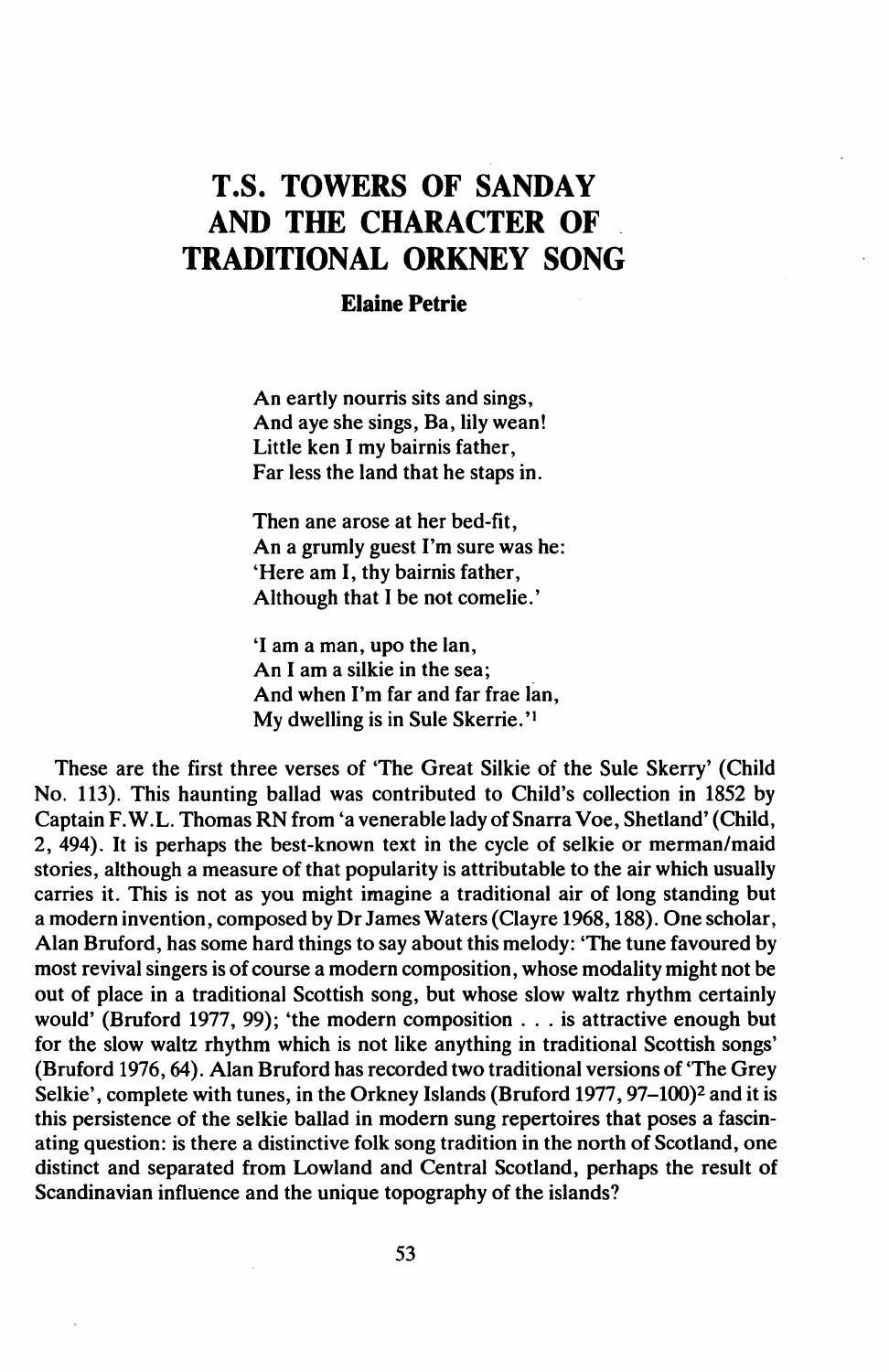In attempting to answer this question, I find myself greatly indebted to Alan Bruford's patient work in the Orkney Islands, on which much of this discussion will focus. Bruford unhesitatingly identifies this as an 'undoubtedly Orcadian ballad type' (Bruford 1977, 99) which seems to lend some support to the idea of a distinctive northern tradition. It therefore makes an appropriate starting point to begin our search.

It bears stating that this familiar but striking ballad has distinctive qualities. The theme of tragic love is not uncommon, but the emotional triangle created by the selkie, the nouris and the gunner, has an oddly emblematic quality since the protagonists are referred to by role rather than name. As a consequence, the central figures, despite the references (in Child's in particular) to motifs oftangible daily life (spinning and hunting), seem to assume a grander, more archetypal status than that attained by the characters in other tragic ballads. Look for example at Willie and Margaret in 'Clyde's Water (The Mother's Malison)' (Child No. 216), which seems much more personal. This seems likely to suggest the ballad is very old. A magical element is hinted at by the selkie's shape-changing ability and his equivocal status. This is a two-fold ambiguity, for while there is the obvious tension between his two states as man and seal, his authority and prescience suggest he may be more than a mere commoner in his other domain. This gives it resonances not unlike those of Elfland ballads such as the 'Tam Lin' (Child No. 39) or 'Thomas Rhymer' (Child No. 37). The otherworld aspect is reinforced by the uncanny and implacable working out of the selkie's premonition which is stated as fact not as a curse.

The distinctive qualities of this splendid ballad seem to augur a rich seam in sung narrative to be mined in the northern isles. The very position of the Orkneys isolated as they appear to our Lowland centralist view - seems to confirm this promise, for indeed many aspects of the culture and language of the closest of the north isles are quite distinct from what we call the Mainland and what Orcadians call Scotland (their Mainland being the land-mass on which Kirkwall and Stromness are situated). If the distinctions in relation to Orkney are pointed, then they are even more striking when applied to Shetland and in this case the remoteness of the society has given rise to some characteristic and unusual features. Here, for example, there are some quite distinctive cultural forms in dialect, music (fiddle style) and material culture (knitting patterns), to say nothing of unique animal breeds such as the Shetland collie and pony. All this would confirm the likelihood of finding in Orkney a strong oral tradition and a body of songs quite unlike those recorded further south, especially in the more urban, industrialised areas. We certainly find further apparent confirmation of this theory when we look at the evidence of the Greig-Duncan Folk-Song Collection. The comparative isolation and persistence of a principally agrarian economy into the twentieth century did conserve in the north-east a rich song culture and one with idiosyncratic forms. One thinks ofthe farm songs and bothy ballads that made such local place-names as Drumdelgie, Strichen and Sleepytoon well-known beyond their own locale.

Now, promising as this seems, we have to be blunt and say that on examining material collected in the area, there is no such fund of exclusively Orcadian material: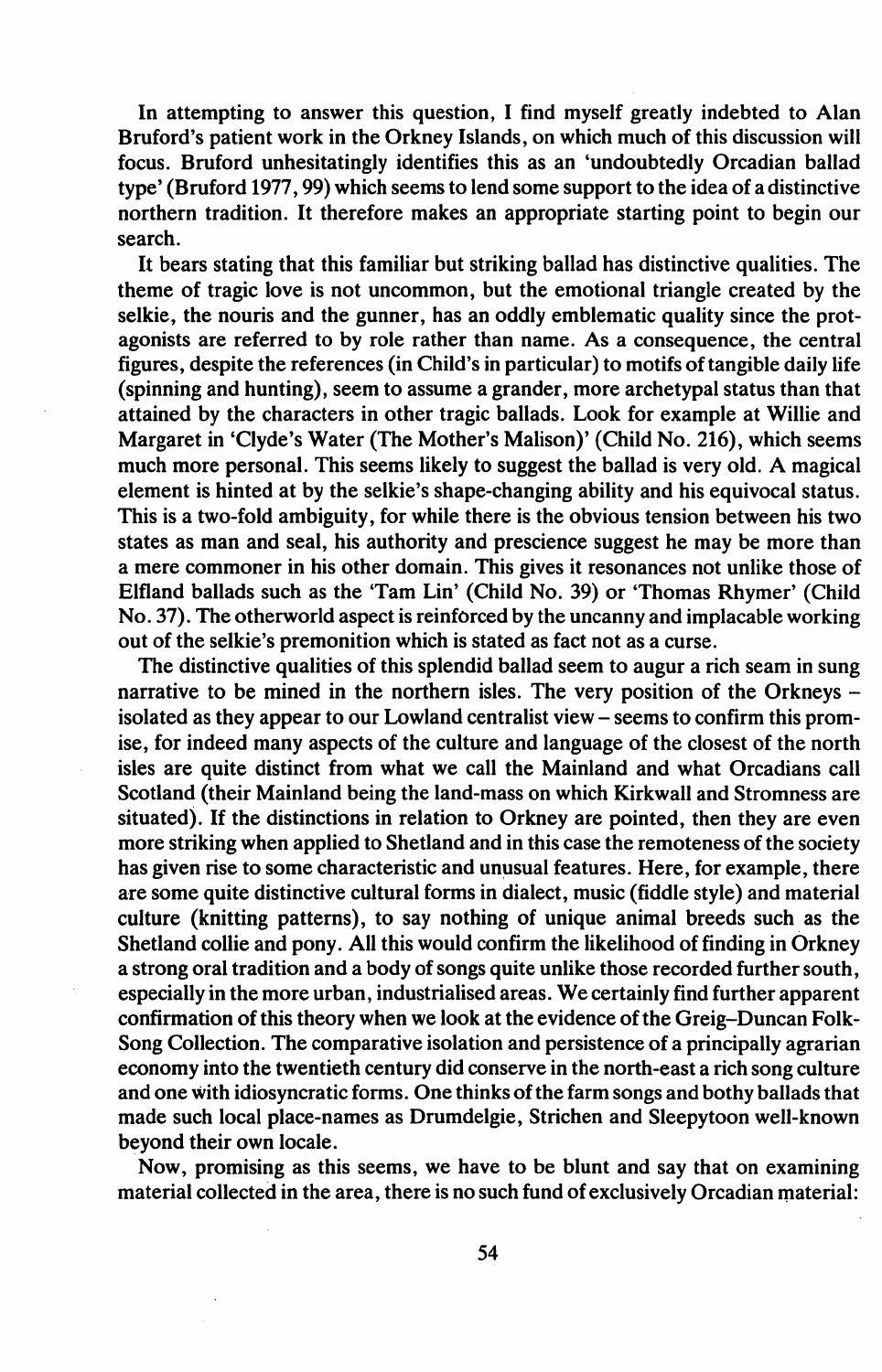the Selkie seems to be a one-off oikotype and not simply one strand of a rich local tapestry. On the other hand, as Alan Bruford's researches and the pages of *Tocher* testify, the Orkneys are rich in tradition and performers. If we are to isolate the distinctive contribution of the north then we must find another way to measure it. To this end it is helpful to turn to the treasury I have already mentioned, the Greig-Duncan collection, and, in particular, the contribution of one man, an Orcadian correspondent named T.S. Towers.

The Greig-Duncan collection requires little by way of introduction here. It was compiled in the north-east of Scotland between 1904 and 1917 and is largely the work of Gavin Greig, schoolmaster at New Deer and James B. Duncan, minister of the Church of Scotland at Lynturk near Alford. Both were highly educated men and among the most gifted in their academic circles. Both had highly developed antiquarian interests and Duncan in particular also brought to the task a rich store of song learned by him and his siblings from their parents. Between them, Greig and Duncan accumulated over three thousand variant word texts and a further three thousand tune versions and, in addition to their systematic trawling and cataloguing of this storehouse, they began the business of analysing the fund of material and relating it to collections and themes gathered elsewhere. This process was developed by Greig in a series of very popular columnsin a Peterhead newspaper *(The Buchan Observer),* while Duncan largely confined his observations to the asiduous notes he made to each item. This process was truncated by their untimely deaths - Greig in 1914 and Duncan three years later. Once the full eight volumes of the Collection - currently in production - sit together on the library shelves, it will at last be possible for scholars to complete the task and place this influential collection in context.

One of the trends that Greig did note was the close relationship between northeast balladry and that found in Scandinavian nations. As David Buchan notes (Buchan 1972, 208), Greig was able to use these extensive links to defend the reputation of Peter Buchan, an earlier north-east collector and editor. Buchan's remarkable versions of ballads collected in his native area had prompted claims that he had simply pillaged Danish collections and indeed had fabricated a good measure himself by patching fragments. Greig lists twenty-one Danish ballads with close affiliations to Scottish ballads collected in the north-east. In his view, this was barely scratching the surface: 'If we embodied all Scandinavian balladry in our comparison, the list would be greatly prolonged' (Greig 1925, xxiii). Greig goes on to discuss a number of shared motifs including the well-known 'fancy . . . of trees or flowers growing from lovers' graves and intertwining.' When he does widen the comparison to take in Norse balladry in general, he demonstrates in detail close affinities with 'Binorie' (Child No. 10 'The Twa Sisters') and claims associations between Scandinavian and Scottish balladry, particularly that found in the north-east, in terms of episodic structure, etymology and manner of expression (Greig 1925, xxv).

In his discussion of 'Binorie', Greig notes the various characteristics of the versions he collected, then concludes with two points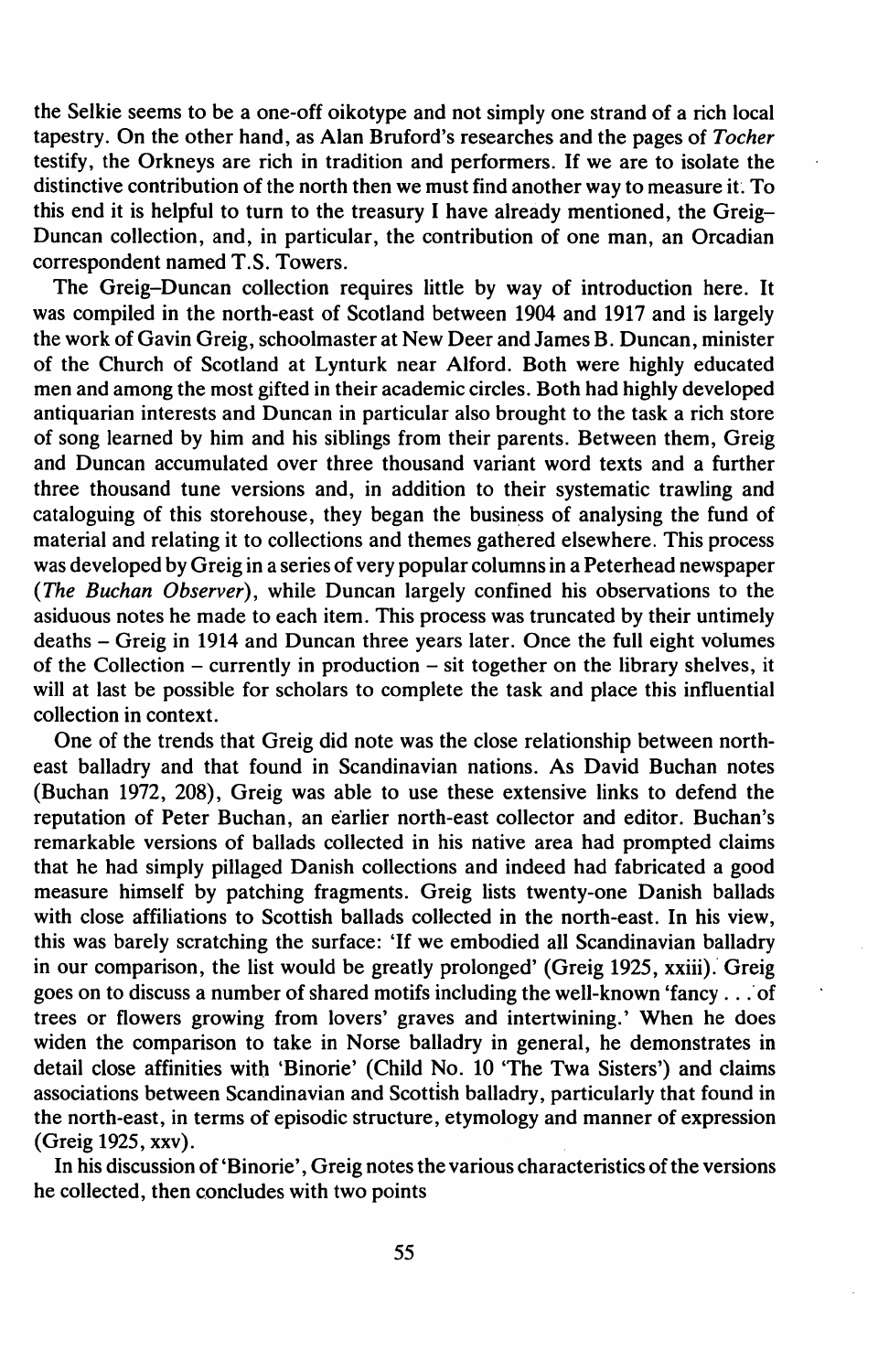which disclose special affinities between our Aberdeenshire versions and those of Scandinavia, and thereby demonstrate that the former are not mere abridgements of other British forms:-

I. Child remarks that 'it is a thing made much of in the Norse ballads that the younger sister is fair and the other dark.' This distinction appears in only two published British versions, apart from Mrs Murison's, but it is actually in *all the twelve* independent versions (the fragmentary C excepted) in our collection.

11. In most of the published forms, British and Norse, the drowning girl offers, if her sister will rescue her to give up her lover; but a certain number, hitherto occurring only among the Norse, 'with more spirit,' as Child says, 'make the girl, after promising to do everything else,' refuse to surrender her sweetheart. It is, therefore, exceedingly suggestive to find four ofour twelve versions bringing out this idea. (Greig 1925, 10)

More recent research provides further guidelines for quantifying the extent of the similarities between Scottish and especially Danish folksong. David Colbert, for example, draws attention to a collection of Scandinavian ballads (about twenty) which open with four motifs (Colbert 1978, 7):

- A. A woman sitting in her bower, by a window, or beside her mother, and
- B. doing her needlework,
- C. displays some signs of distress, revealing that
- D. she has (or has had) a lover.

Colbert identifies sixteen different ballads in the Child canon which make some use of this opening formula. A preliminary comparision with Greig-Duncan versions of these ballads is not so quite rewarding but the link is there. Bell Robertson's notes to her version of 'Prince Heathen', for example (Child No. 104; Greig 1925, 81) make reference to this pattern, but she could not actually recall verbatim the verse that gave it. So, while this approach still does not provide us with a huge body of material, the evidence ofthe Scandinavian connection in the ballad culture is there and Greig's research demonstrates that, in the northern part of Scotland, including the Orkneys, that the connection was a close one, perhaps even the result of a shared rootstock. More recently, David Buchan pursues this northern-Scandinavian linkage and suggests that the same ballad-stories may have entered Britain by two different routes: those in the south demonstrate French influences, while those in the north show a demonstrably Scandinavian bias (Buchan 1970, 70).

This, however, does not take us much closer to isolating a uniquely Orcadian element and at this point I want to strike a new tack. It is perhaps useful to look at a single Orcadian collection, most of which as it happens, was incorporated into the Greig-Duncan collection. This collection, compiled by T.S. Towers, a schoolmaster and native of Sanday, is now in Edinburgh University Library (MS Gen. 767.11).3 Towers lovingly compiled and calligraphed the twenty-two items that made up his collection in 1900 with the acknowledged aim of concentrating on the music and conserving tunes: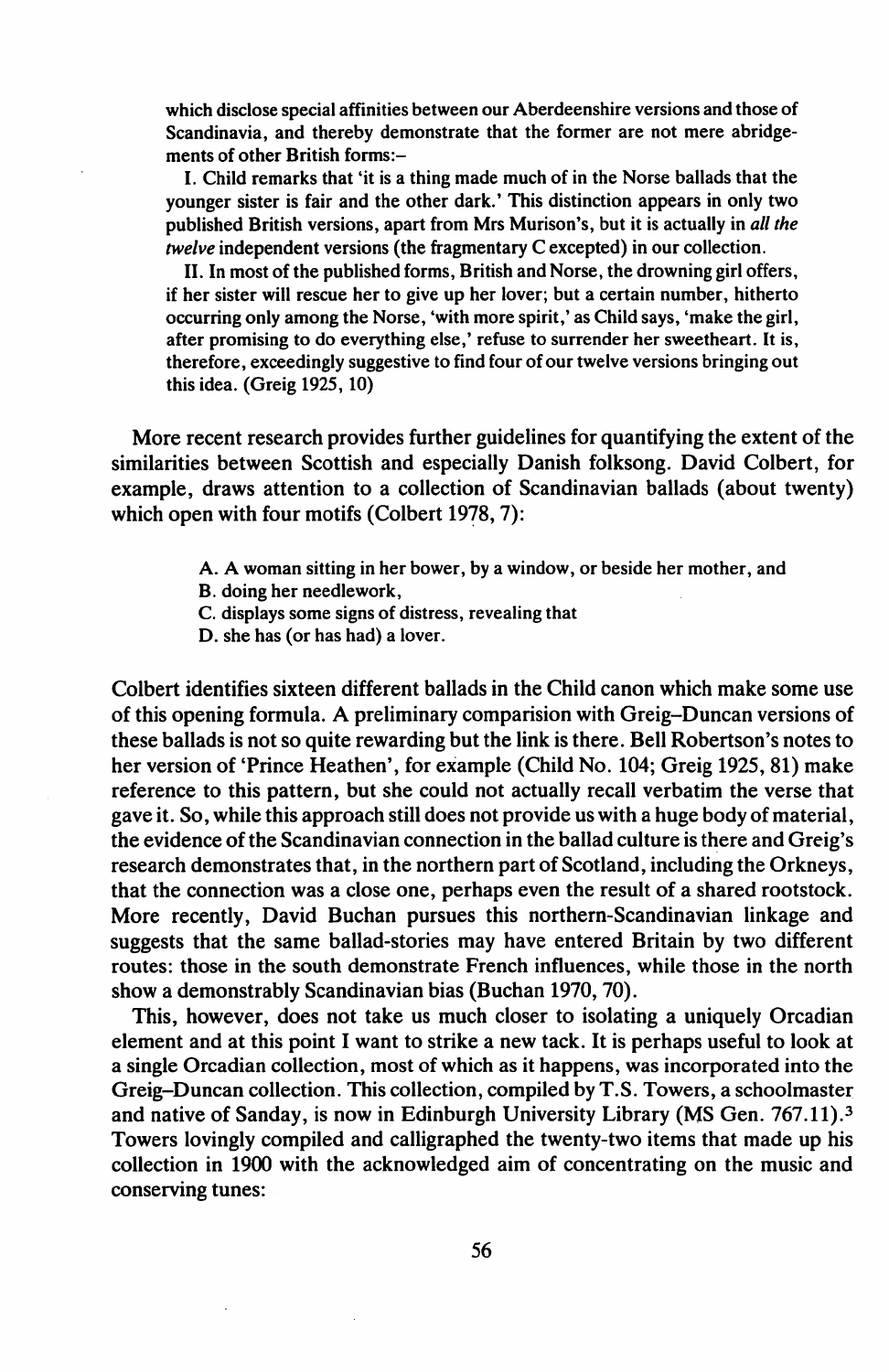In preparing this small book, I have strictly confined myself to the object I had in view, namely to put into music some old songs which I had often heard sung, but which I had never seen on paper.

It is very probable that a number of errors may have been made: corrections of these will be thankfully received.

Towers' words benefit from some re-reading in an effort to establish his editorial practice. His wish 'to put in music' some old songs isslightly unusual in one sense, for while most collectors believe they are conserving the last embers of an old, but dying, tradition, their preoccupation is more usually with the words of the songs. Towers' stress on music rather than words is the opposite of the usual amateur approach. This reluctance to transcribe the melody is partly due to the low level of musical literacy but there are other more subtle factors which influence this habit of leaving the tunes to fend for themselves. In many cases it is assumed that the tune is well known, but the fact that tunes are frequently applied by singers to more than one song usually means that the words are seen as the characteristic, defining elements of a song. The frequent appearance of printed ballad collections without music seems to reinforce the bias. Most of us now would feel that a song printed without its music is not a song at all but some other, slightly crippled form. The pace and shape of an air may often work a subtle chemistry with that song and transform pedestrian seeming words into a memorable work. Modern collections now attempt to convey the exact character of a particular performance by indicating ornamentation and variations in pace and pitch rather than regularising all of these into a single standard form which may give the casual reader something more straightforward to work with, but which may actually be fabricating by reconstructing. This sort of argument is well known to ballad scholars when, as was more usually the case, it was directed against nineteenth-century collectors and editors who smoothed their text by repairing lacunae and conjecturing 'original' or 'uncorrupted' versions.

We have little hard evidence about Towers' editorial practice whether dealing with music or words, and his words may ring some warning bells since, on first reading, they could suggest that he is at work manufacturing tunes. Accuracy, however, does seem to have been an important concern for him as we can see from his plea for corrections. He seems to have been engaged in acting as a sort of midwife in breaching the transitional ground between oral transmission and book transfer. It is clear that he had some familiarity with printed collections, since his aim is to preserve things he has not already seen in print. Nevertheless, it would be wrong to assume that he was merely concerned with fossilising the last remains as one Border woman suggested Sir Walter Scott had done by publishing his *Minstrelsy of the Scottish Border*. She claimed that the songs had been spoiled since they were 'made for singing an' no for reading' and worse still, 'nouther right spell'd nor right setten down' (Hogg 1972, 137). She feared that the ballads had been taken from the mouths of those who did sing them merely to become silent specimens on the page. Not all of Towers' texts have music with them but some do, and his use of tonic sol-fa notation and his notes to the manuscripts show that he was interested in performance: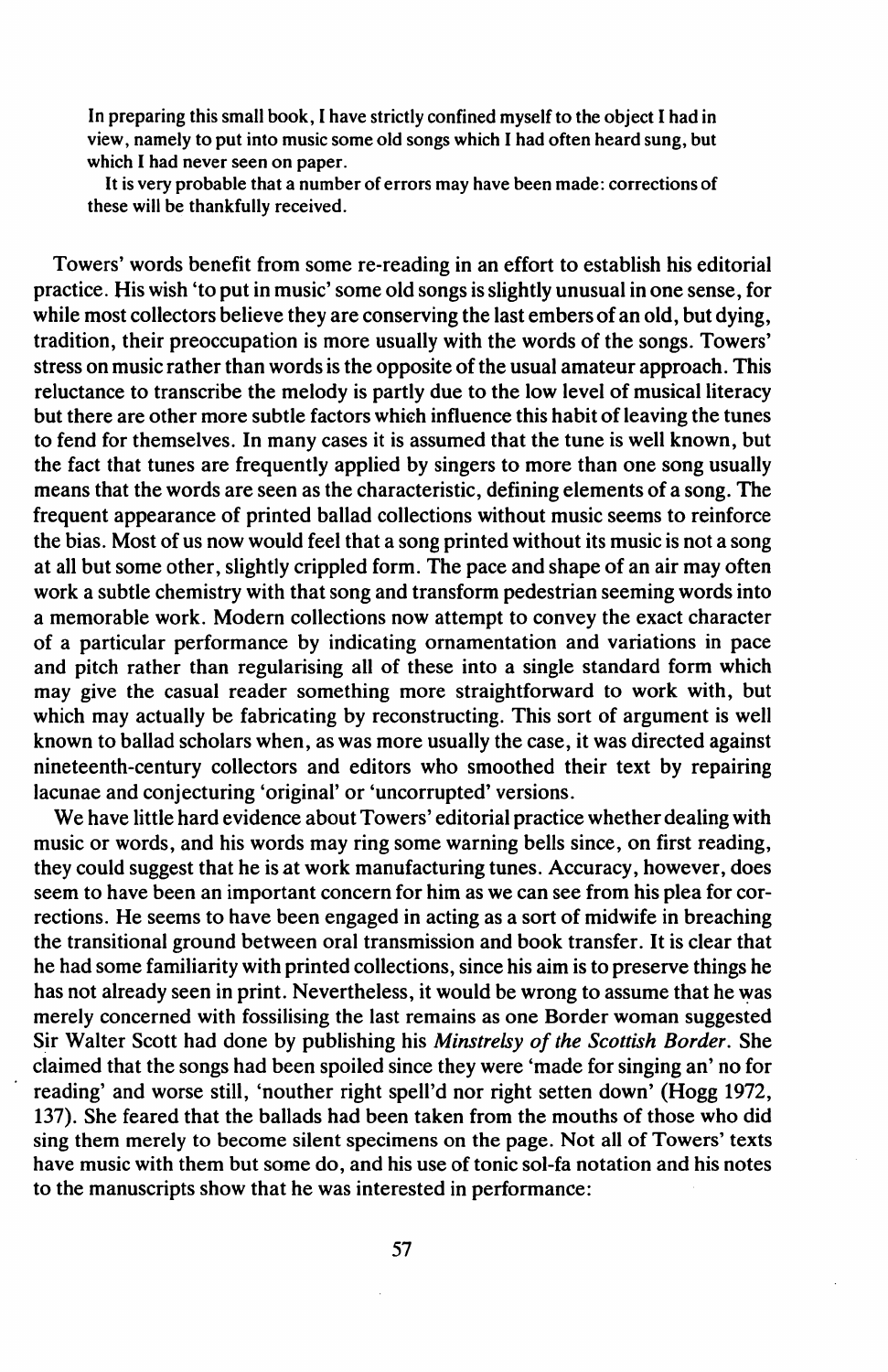In the 'Sailor's Return' the performer must subject himself to some difficulty. 'Saying' in the first verse has got only one note with which it must be sung. It is advisable to pronounce it 'saing'. In line 3, first verse 'I'm not' has 1 note only, that is s; hence sung {s.s.}. The verses are somewhat irregular, and so, what suits one does not suit another.

These remarks also apply to 'The Brisk Young Sailor Lad' . 'Jamie and Nancy' contains over 50 verses. 'Sir lames the Rose' contains 53 verses.

Towers' collection is a mixture of items - some are clearly derived from chapbook and broadside and some like 'Does your Mother know?' are of more recent origin, perhaps by way of the Music Hall. Many of the songs are narrative in cast though there are none of the classic tragical ballads. The nearest to this is 'lames Rose' (Child No. 213, 'Sir lames the Rose'), a historical vengeance/murder ballad that was popular in early chapbooks. Some titles hint at a fondness for the drawing-room ballad or melodrama, and I am reminded again of the penchant for pathos and suffering that runs through popular song of this period, seeming to foreshadow the popular contemporary sympathy for country music.

One example of this genre is a sample of the spurned maid confessional:

Miss Betsay Watson is my name, I have brought myself to disgrace and shame By loving a young man that ne'er loved me My folly now I plainly see.

However, only six of Towers' texts are given anything like a full set of words. 'Sir James the Rose' is given with four sample verses and the note that it is fifty-three verses long! The other items are given with sol-fa tune alone - perhaps confirming that the Editor's interest here lies in tune not text.

The items for which Towers gives a full text are all fairly modern. Most pick up the theme of melodrama and pathos already demonstrated in 'Betsy Watson'. The first is 'Poor Old Worn-out Sailor' where 'a poor tar worn out with age' comes through the village begging for charity. He laments that false reports came home of his death, that his wife died and that his daughter has left.

> Despise my hull I pray now don't, 'Cause I've got shabby rigging, I'd rather work if I had my limbs, Than I'd be seen a-begging.

He is seen by his daughter who welcomes him to her home and family, so the song ends in an upbeat way:

> And when you rest in your parting breath My duty shall ne'er know failure, I'll see you laid in your silent grave, You poor old worn out sailor.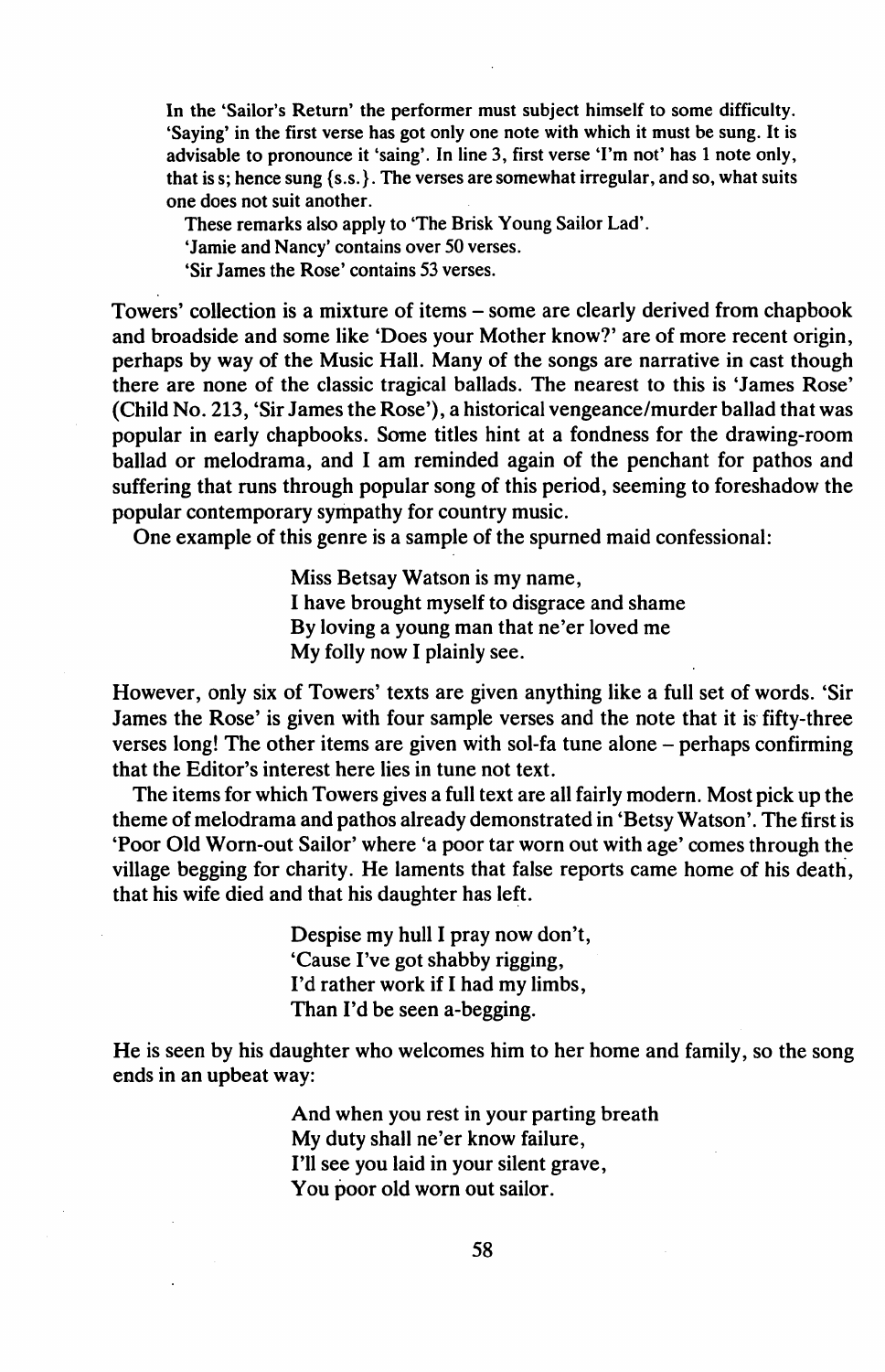The Sailor's Return is in a similar vein: a fair maid in her garden is accosted by a young man who offers to marry her. The maid rejects him, claiming to be unworthy of him and further owning to have already committed her heart elsewhere:

> I've got a sweetheart of my own sir, It's seven long years since he went to sea, And seven more will I wait upon him If he's alive he'll return to me.

She refuses his 'costly jewels and richly diamonds', saying:

I would not give one glass of cold water, With my poor sailor boy when he comes home, For all your lands and for all your riches, Though they were numbered a great sum.

There are no prizes for guessing the outcome:

He's taen her up into his arms, All for to put an end to strife, And the next Saturday they were married, And now she lives a sweet sailor's wife.

'The Loss of the Nightingale' paints a scene that is still familiar around the Orkney shores in winter:

> On the twenty-ninth of November last It blew a cold and a bitter blast, It blew a hard and tremendous gale To the bottom went the poor Nightingale.

The song is sung by a young woman whose lover's ghost comes to her:

0, Nancy! Nancy! be not surprised, In the Bay of Biscay my body lies, To become a prey to some shark or whale, This was my fate on the Nightingale.

In commenting on a similar sea-disaster ballad, Alan Bruford noted that, 'Such songs of disasters at sea, almost certainly spread through printed broadsides, were common in Orkney and probably all up the Scottish coast: they served as models for local songs about shipwrecks' (Bruford 1971, 91). This gives an important clue towards the Orcadian preoccupations, for the texts we have here in this admittedly small sample do illustrate a strong thematic thread in Towers' collection, and by extension, in Orcadian song narrative. They are all songs of the sea and even where the topic is not so obviously maritime, as in 'Miss Betsy Watson', there is a referential link. Towers gives only the first verse of this song, possibly an indication that it was popular and well known. A fuller text, given in Greig-Duncan (1160C), refers to 'Humber'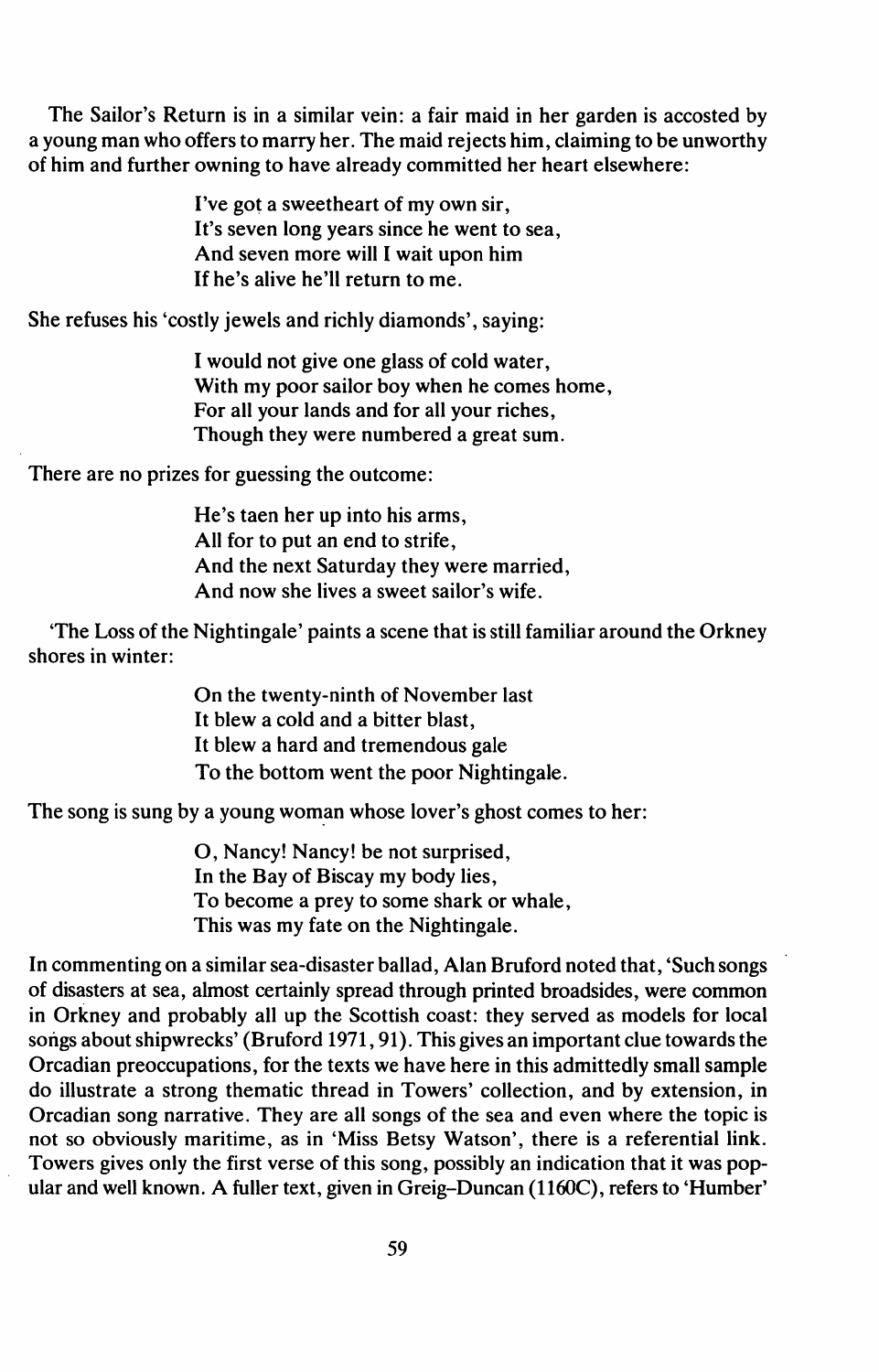(verse 8), a 'watery grave' (verse 9), a 'watery tomb' (verse 12), 'deep waves' (verse 13) and has the girl announce, 'I'll plunge myself into the deep' (verse 9).

The setting and aspect of the Orkneys make this interest in maritime song predictable and entirely appropriate, but the nature of these songs demonstrates an important but commonly repeated flaw in our original premise: the Orkneys, by nature of their maritime traffic, are far from being or having been an isolated community. As Alan Bruford has said in discussing the repertoire of Ethel Findlater, the Orkneys have produced 'a Scots rather than a Norse culture, with especial links with the North-East ... ' (Bruford 1972, 161).

Towers' collection is admittedly relatively small but it does confirm this and shows that, far from conserving some sort of rarified skaldic tradition unlike that of any other part of Scotland or Britain, Orcadian culture was receptive to, even throve on standard broadsides and chapbooks, and incorporated material from other areas, especially material with a nautical cast due to the dependence on fishing, whaling and other forms of martime commerce.

Before we leave Towers entirely, it is worth adding that we know that his interest in folksong did not end here. Although a colleague acted as an initial intermediary in sending a copy of Towers' collection to Greig, Towers went on to correspond directly with Gavin Greig and contributed more than a dozen itemsto the collection. Greig had great respect for his fellow schoolmaster's work, as we can judge by an acknowledgement made for items received for the *Buchan Observer* column. In the course of the same piece, Greig confirms that Orcadian song culture was little different from that of the north-east:

Mr T.S. Towers, Sanday, Orkney, sends me some more records of Orcadian folksong, for which I am much obliged - 'Jocky's Proposal', 'Two sailors walking', 'Whale-fishing', and 'Van Diemen's Land'. My correspondent gives the tunes with the words, and all in a style that would be ill to rival. The records which I have got from Mr Towers and hisfriend Mr Fotheringham tend to show that the popular minstrelsy of the Orkneys is in the main the same as that of our own district (Greig 1963, item 121).

But where does that take us? It must be said that this has only been a preliminary exploration. A much more extensive exploration of a wider range of texts would be needed. However, even at this stage, some broad conclusions can be drawn. Simply put, we can say that the singing tradition of the north-east and the Orkneys (and by extension that of all the other areas which demonstrate Norse influence in culture and language) does exhibit tangible Scandinavian influence. Thisinfluence is evident not so much in direct references to Norse custom and lore, but contributes to the structure and, to some extent to the content and motif pool of traditional narrative ballads.

This Scandinavian influence can be clearly demonstrated and explains the particular texture of some of the material gathered in the north-east (for example by Peter Buchan, Gavin Greig and James Duncan). The parallels between the culture of the agricultural north-east and that of the Orkneys are strong. All that we can say is that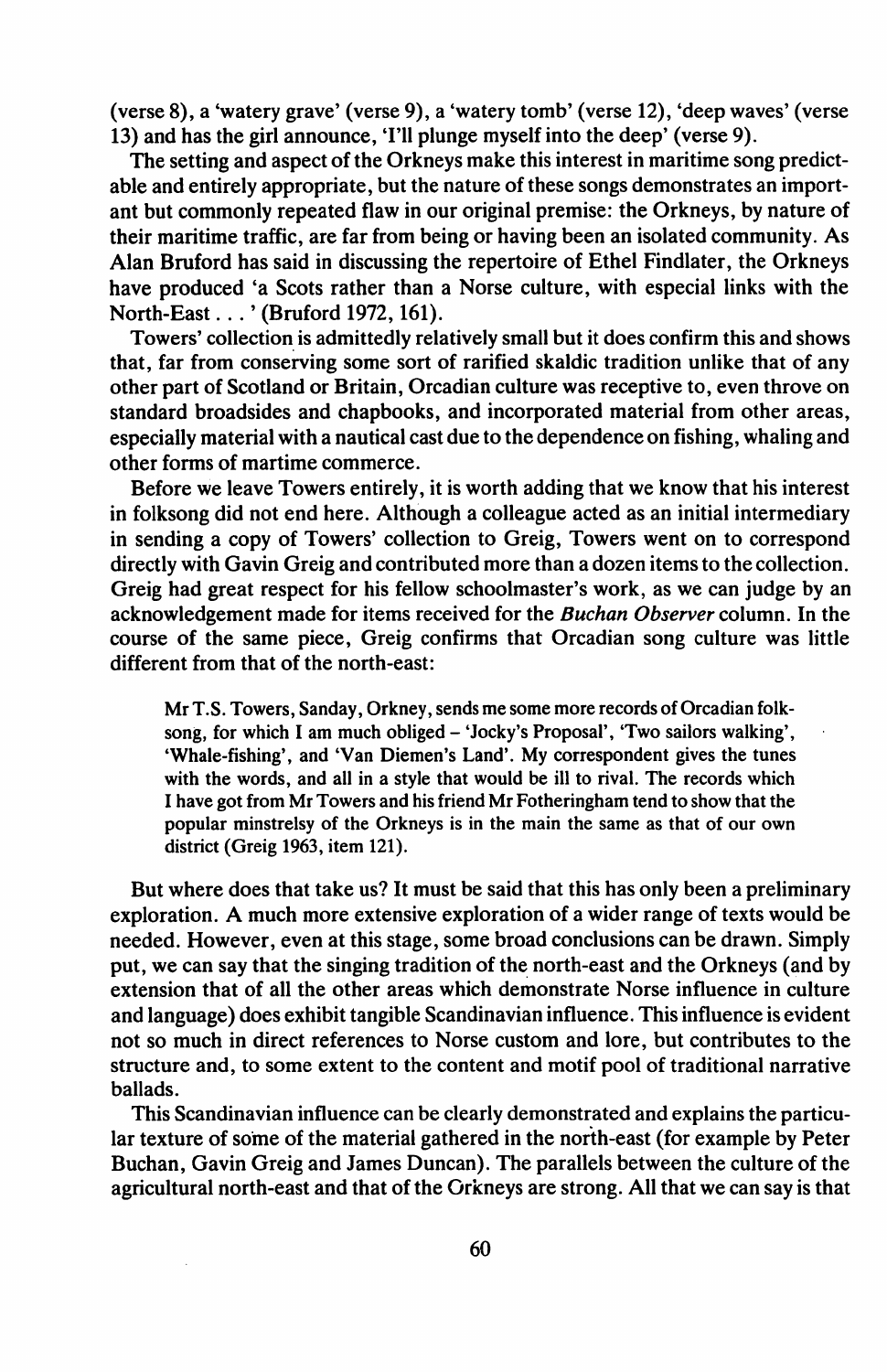Orcadian singing, based on this admittedly narrow sample, but reinforced by Alan Bruford's work, seems not to be much different from mainland traditions though it does demonstrate a strong preference for material with a maritime reference. The 'selkie' it seems is alone on the beach, a splendid, resonant song that is somehow characteristic of the north isles and yet seems like a curious aberration.

#### **NOTES**

<sup>1</sup> All references to Child are to F.J. Child, 1882-98 (reprinted New York, 1965).

<sup>2</sup> These versions are by James Henderson and John Halcro. When this paper was first presented, it began with a version of Henderson's text and tune sung by Elaine Petrie.

<sup>3</sup> I am grateful to Edinburgh University Library for permission to quote from this manuscript.

## **BIBLIOGRAPHY**

A. Bruford (ed.), *Tocher,* 3 (1971).

A. Bruford (ed.), *Tocher,* 5 (1972).

A. Bruford, 'The Grey Selkie', in E.B. Lyle (ed.), *Ballad Studies* (1976).

A. Bruford (ed.), *Tocher,* 26 (1977).

D. Buchan, 'Lady Isabel and the Whipping Boy', *Southern Folklore Quarterly,* 34 (1970), 62-70.

D. Buchan, *The Ballad and the Folk* (London and Boston, 1972).

F.J. Child (ed.), *The English and Scottish Popular Ballads,* 5 vols. (Boston, 1882-98, reprinted New York, 1965).

A. Clayre, *100 Folk Songs and New Songs* (1968).

D. Colbert, 'The Danish Bower Ballad: A Seminal Type', in P. Conroy (ed.), *Ballads and Ballad Research* (Washington, 1978).

G. Greig (ed. Alexander Keith), *Last Leaves of Traditional Ballads and Ballad Airs* (1925).

G. Greig, *Folk-Song in Buchan and Folk-Song of the North-East* (Hatboro, Pennsylvania, 1963).

J. Hogg (ed. D.S. Mack), *Memoir ofthe Author's Life and Familiar Anecdotes of Sir Waiter Scott* (1972).